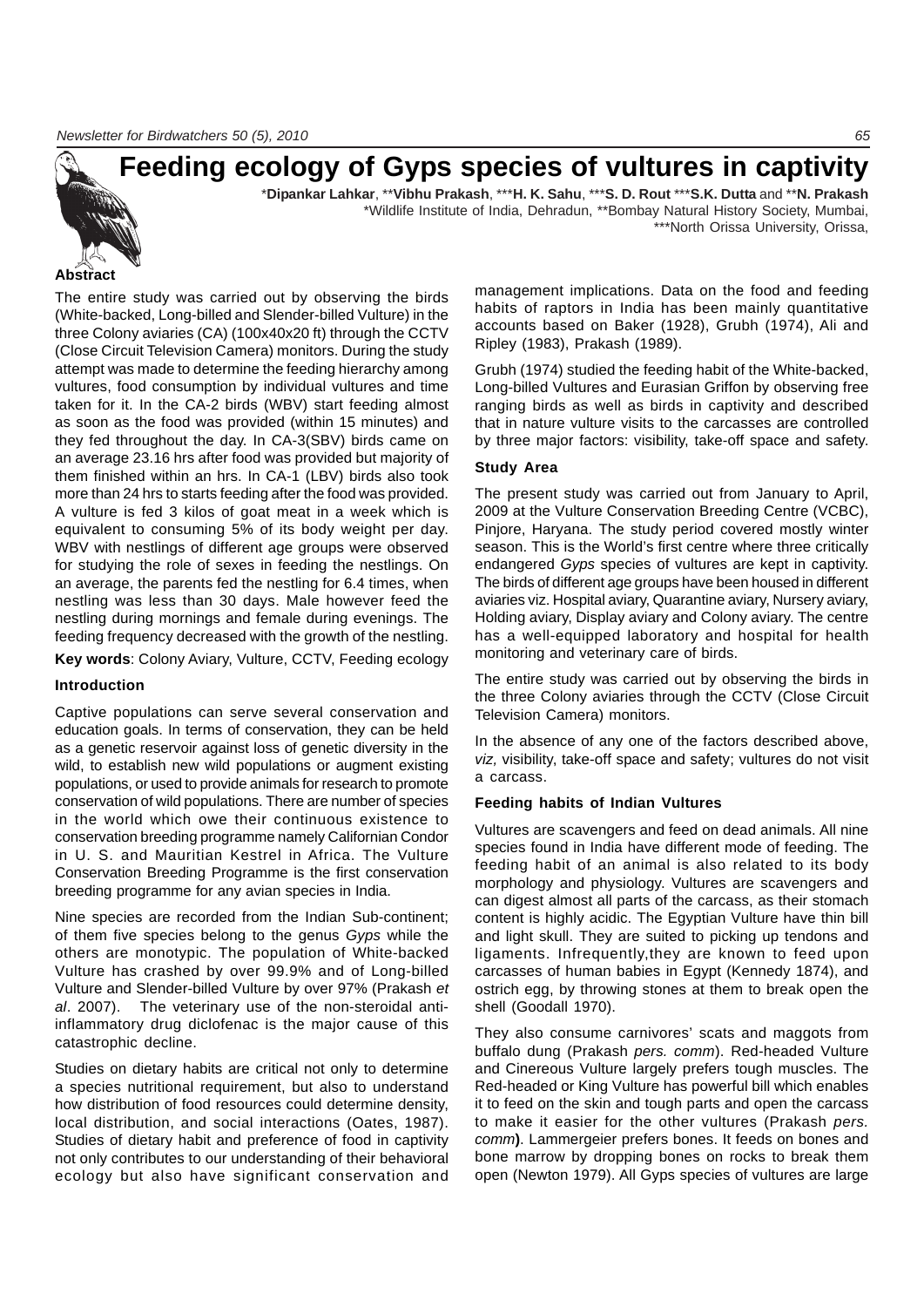with heavy bills and long neck. They are anatomically suited to thrusting their long necks into bodies and tearing off soft flesh especially visceral organs (Kruuk 1967).

The study of the preference of food habit in all the vultures clearly reflects the 'ecological isolation'. The ecological isolation minimizes the competition for the food (Prakash 1989). Thus, they can feed together at the same carcass. There is a record in Keoladeo National Park, in which 7 species fed together at the same carcass. In raptors, ecological isolation among the coexisting species in hawks (Storer 1966**;** Van Bausekom 1972**;** Cody 1974 and Opdam *et al.* 1980) and in vultures (Kruuk 1967; Houston 1985; Koening 1976; Stewart 1978) has been studied. Martin (1988) hypothesis that the availability of safe nesting site may limit species co-existence. However, detail investigations on these mechanisms of 'coexistence' in raptors were undertaken in vultures (Grubh 1974) and *Aquila spp*. (Prakash 1989).

### **The feeding schedule followed at the Centre**

The vultures are fed twice in a week (mostly on Wednesdays and Saturdays) during the non-breeding season and they are fed every day during breeding season. The vultures are fed at the rate of approximately 5% of body weight per day. The food is offered during early mornings or before it gets too hot to avoid all possible extra stress to the birds while the food is being placed inside the aviaries. Goats for slaughter are maintained at a farm for a minimum of 7 days to make sure they do not have Diclofenac residues in them. Diclofenac is excreted out of the body within 72 hour of administration. Diclofenac, a non-steroidal anti-inflammatory drug that is very toxic to vultures, is administered to cattle for relief in pain and inflammation. Everything except the skin is given for consumption. The food is weighed before it is given to the vultures through the food hatch.

### **Methodology**

The study was carried out between January 09 and March 09 in all three colony aviaries at the centre. Feeding sequences were observed in one aviary in a day and all activities were recorded during feeding. Focal animals (Altmann 1974) were also observed for studying individual feeding behaviour. The bird was watched continuously during the entire process of feeding or till the bird disappeared. Number of birds feeding on the carcass was recorded every five minutes.

### **Results**

### **Colony Aviary no.-1**:

This colony aviary has 34 Long-billed Vultures. Average time taken for feeding after providing meat was recorded as 10 hrs (n=6) (Table-1). Average time taken for finishing the food was found to be 2.16 hrs (n=6) (Table-1). Maximum 33 birds were recorded at a time at the carcasses. During the study it was observed that the goats were thrown inside tail first (n=5) and accordingly vultures would also start eating from the hind side of the goat. Feeding begins with few birds and

gradually the number increased (Fig-1). The peek feeding activity was noticed within 10 minutes after the vultures started feeding till about 80 minutes when the highest number of birds was observed feeding on the carcass(n=6). Within this time the birds would finish 90% parts of the carcass (n=5).

### **Colony Aviary no.-2:**

This colony aviary has 34 White-backed Vultures. Average time taken for feeding after providing meat was recorded as 15.29 minutes (n=7) (Table-1). Average time taken for finishing the food was found to be 6.35 hrs (n=7) (Table-1). Maximum 27 birds were recorded at a time at the carcass. During the study it was observed that they feed on the carcass throughout the day (Fig-3). In the present study an attempt was made to study the feeding pattern of the juvenile bird. A day was spent on studying the feeding pattern of a juvenile bird which was born in the captivity. It was observed that it came throughout the day to the carcass. Juveniles were not dominant and they had to wait for the right opportunity to feed on the carcass. They were not efficient to feed on the harder parts of the carcass and would not get frequent opportunity to feed internal organs. So, that could be the reason that they were spending more time on foraging. During the study it was observed that the goats were thrown in side tail first (n=6) and birds would also eat from the hind limb first.

### **Colony Aviary no.-3:**

This colony aviary has both the White-backed and the Slender-billed Vultures. It was found that Slender-billed Vultures were more dominant. They attacked first and majority of birds finished within an hour. Maximum birds were recorded on the carcass about 10 minutes after the birds started feeding and till about 60 minutes (Fig-2). Average time taken for feeding after providing the meat was found to be 23.16 hrs (n=3) (Table-1). Average time taken for finishing the food was found to be 1.76 hrs (n=3) (Table-1). All Slender-billed Vultures were recorded at a same time at the carcass. On the other hand, out of 15, 13 Whitebacked Vultures were recorded at a same time at the carcass. Few birds would come back in the next morning and would feed till about 9:00am.

### **Feeding the nestlings**

Three nests were studied to find out the feeding frequency, amount of food offered and role of sexes in feeding the nestlings. For my reference, I have numbered the nests as N1, N17 and N28. All the three nests had nestlings of different ages. Both the sexes regurgitate food and the nestlings picked it from the parent's bill. In all the three nests it was observed that both the sexes fed the nestlings alternatively after they have fed. The nestlings were found to be voracious feeders.

In the colony aviaries, food was given between 9:00 to 11:00 hours when most of the birds fed. Parents of N1 and N17 fed several times during the day. Parents of N28 fed largely during the evenings.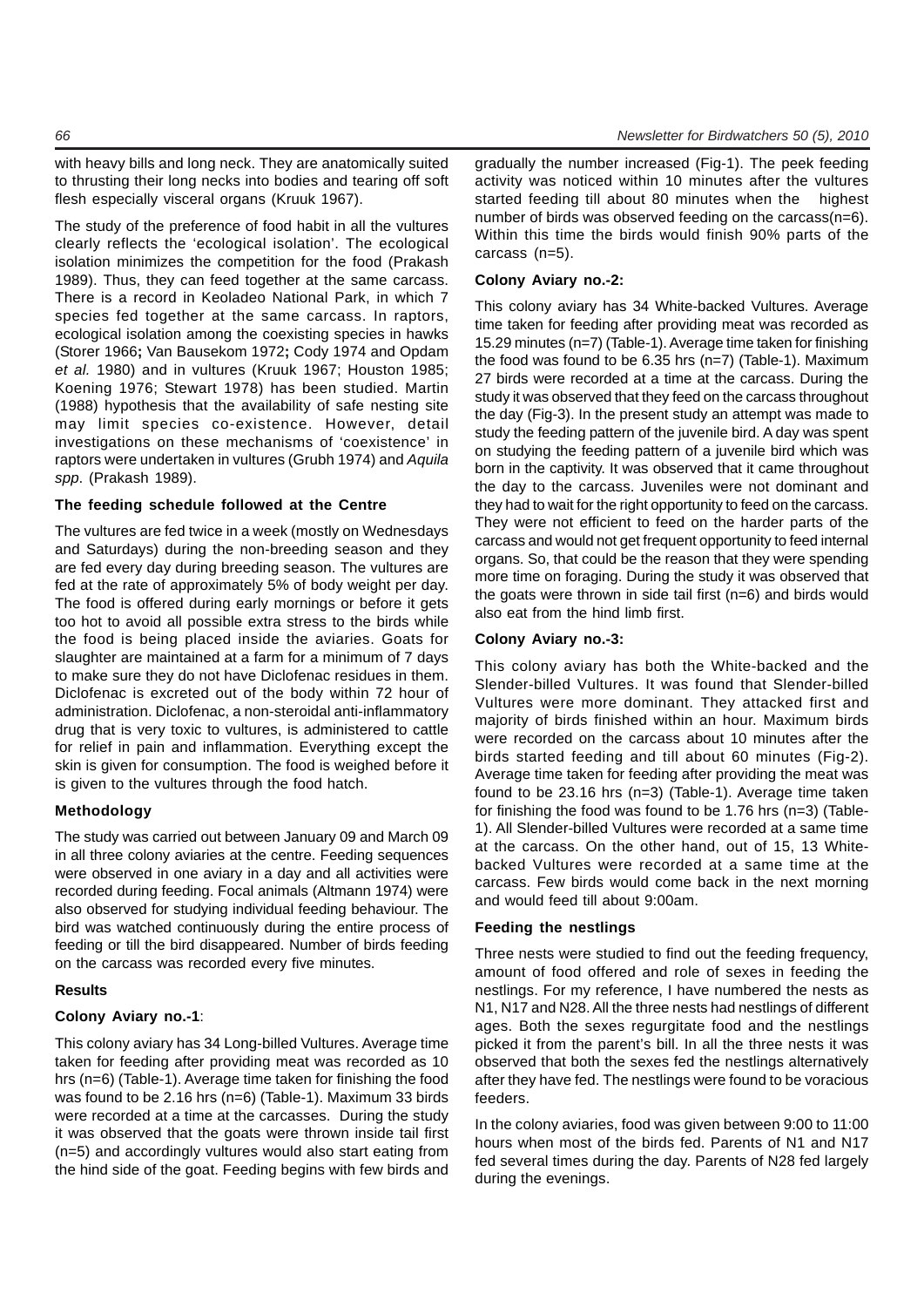Feeding the nestling depended upon the parents' feeding. In case of N1 and N17, the nestling was fed alternatively by both the parents after they had fed. The rest of the time i.e. before food is given in the aviaries, male took the major responsibility of feeding the nestling and in the evening; female took the major responsibility of feeding the nestling.

In case of N28, parents mostly fed in the evenings and so they fed the nestling alternatively thereafter and the rest of the time i.e. before the parents fed themselves, female took the major responsibility of feeding the nestling.

The parents stored food in their crop, which enabled them to feed, even if they had not fed themselves. Sometimes parents brought small pieces of bones to the nest, but swallowing them was not observed.

**Nest no.1**: The study was conducted when the nestling was between 12 to 40 days old. Both the sexes participated in feeding the nestling. During the study it was found that the nestling was largely fed by the male in the mornings and by the female in the evenings (Fig-4). In the middle hours of the day, after both the sexes have fed themselves, they fed the nestling alternatively. Frequency of feeding increased in the middle of the day. Average frequency of feeding per day was recorded to be 6.4 times by both the sexes during this period (Table-2). However, no significant difference was observed in feeding frequency in different age of the nestling.

**Nest no.28:** The nestling was 2 months old when the observations started. The nest was located in the colony aviary no.-3. During the study it was observed that unlike the parents of the other two nests located in colony aviary II, which fed the nestling several times during the day, these parents fed mainly in the evenings and then they fed the nestling alternatively (Fig-5). Thereafter, during the early hours of the day the female mainly fed the nestling.

**Nest no.17:** The nestling was 2.5 months old when the observation was initiated. It was observed that early in the morning male predominantly fed the nestling and after that both sexes would feed the nestling alternatively (Fig-6). Average feed per day was recorded to be 9.5 times by both the parents (Table-2). Frequency of the feeding increased during the mid day. No difference was found in the frequency of feeding in different age of the nestling.

### **Discussion**

The vultures were fed on the entire skinned goat carcasses. Any living being requires food equivalent to 5% of its body weight per day. The meat provided to individual vultures was 4 kg per week and it amounted to more than 5% of their body weight per day. The vultures are scavengers and do not feed every day, so the food was provided twice a week.

The White-backed Vultures, which are smallest of Gyps vultures kept at the centre. They have comparatively shorter necks than the other Gyps vultures. These vultures would come to food almost immediately as it was offered. Most of the vultures in the aviary will come to feed shortly after the food was offered but same incubating birds will stay on the nests till their partner replaced them. The feeding on the carcasses continued throughout the day. The lone juvenile in the aviary would forage throughout the day. It was usually displaced by other birds. There did not appear to be any hierarchy while feeding. The feeding vultures will give way to the vultures that join for feeding. The juvenile appeared to be timid and was displaced by other vultures.

These vultures appeared to prefer feeding on fresh meat and they usually finished the major chunk of food the same day. This however, was in contrast with Long-billed vulture and Slender-billed vulture. The Long-billed will usually not forage in the day they are offered food but do so the next day. The Slender-billed would start feeding still later. It is possible that Long-billed and Slender-billed prefer putrefied meat. Both these species have comparatively longer necks than the White-backed vulture and could probe into the carcasses of large animals deeper. It is possible that it is easier to pull out putrefied meat from the animal carcasses and possibly easier to digest. The only danger in putrefied meat is the toxin released by anaerobic bacteria. It is possible that the vultures with their highly acidic digestive system are able to digest the toxin. This will however require further studies. Exploitation of the same food resource at different times may explain ecological isolation in the species and can explain the co-existence of similar species.

The Long-billed Vulture although take time to start feeding but finish up eating in just over an hour. They were also noticed to be feeding more during the evenings. Similar was the case with Slender-billed.

The Slender-billed and almost equal number of White-backed Vultures were kept in one aviary. The birds would take almost 24 hours to start feeding. It appears that Slender-billed who are bigger in size than White-backed were influencing the time of feeding. Both the species will however feed together. The Slender-billed Vulture did appear dominant at the feeding but the White-backed Vultures would feed side by side. It is not clear why the White-backed in company of Slenderbilled take time to start feeding but in a separate Colony aviary where only White-backed are kept, they start feeding immediately. The amount of food offered to vultures appeared to be enough for the vultures. All vultures were found to have the crops full after the feeding bouts. It is essential to put extra food for the timid and handicapped birds that were seen feeding mostly after other vultures had left.

### **Summary**

1. The White-backed Vultures start feeding almost as soon as the food is offered, whereas the other species start feeding almost after a day.

2. No clear hierarchy was noticed among the feeding birds. However in all the colonies a few individuals would start feeding first.

3. Adequate amount of food is offered to vultures as after feeding bouts, all the vultures have their crops full.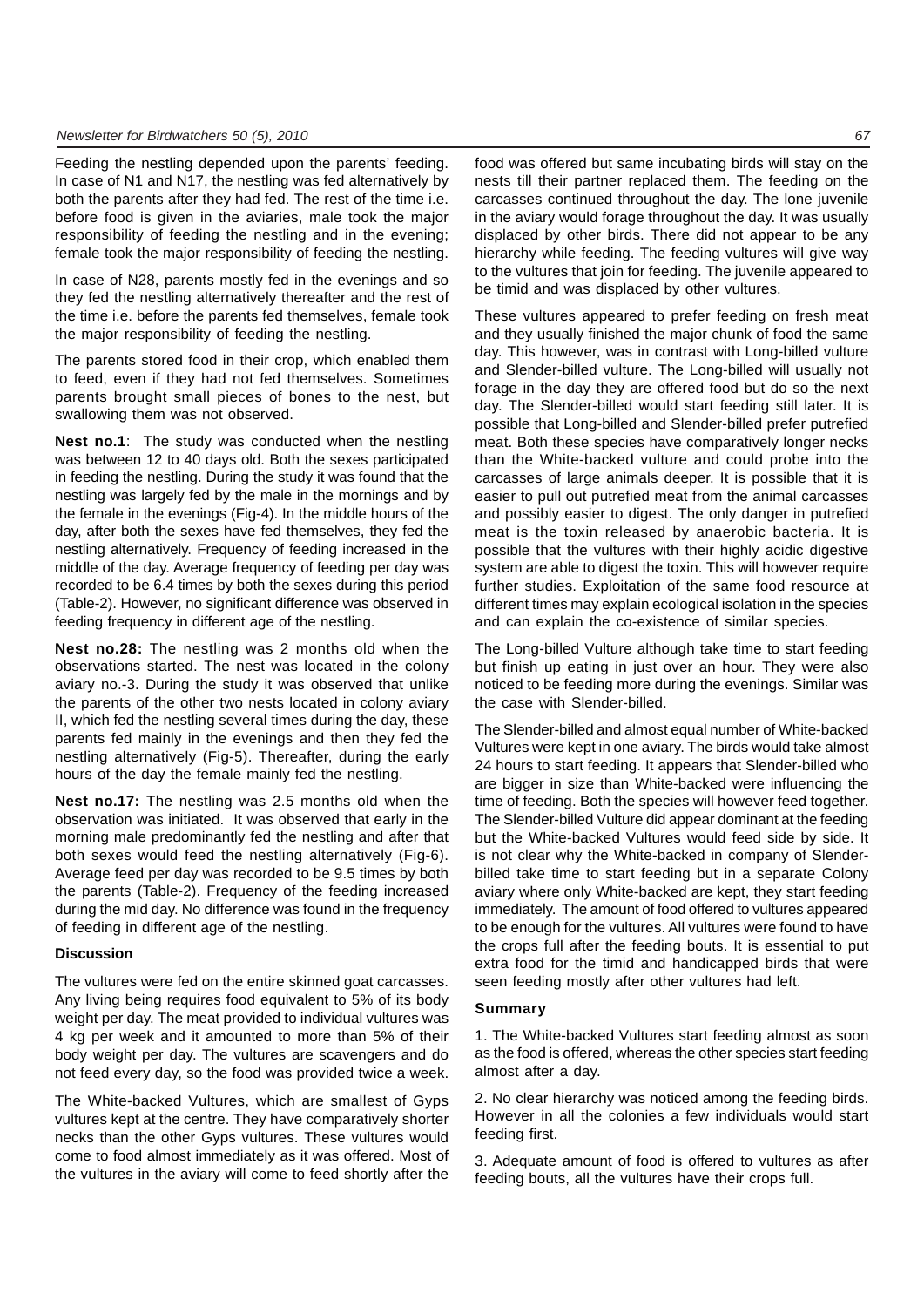**Table: 1 Time spent in feeding on carcasses in different aviaries** Colony  $\vert$  Avg. Time taken to  $\vert$  Avg. Time taken for aviary  $\parallel$  start feeding after  $\parallel$  finishing the food no. | the food provided 1 10 hrs (n=6) 2.16 hrs (n=6) 2 15.29 min (n=7) 6.35 hrs (n=7) 3 23.16 hrs (n=3) 1.76 hrs (n=3)

| Table: 2                                                           |                        |                             |        |       |             |  |
|--------------------------------------------------------------------|------------------------|-----------------------------|--------|-------|-------------|--|
| Feeding the nestling by both the sexes of white-<br>backed vulture |                        |                             |        |       |             |  |
| Nest<br>No.                                                        | No. of<br>observations | No. of feed<br>the nestling |        | Total | Average/Day |  |
|                                                                    |                        | Male                        | Female |       |             |  |
| N <sub>1</sub>                                                     | 5                      | 17                          | 15     | 32    | 6.4         |  |
| N <sub>28</sub>                                                    | 3                      | 3                           | 6      | 9     | 3           |  |
| N <sub>17</sub>                                                    | 4                      | 18                          | 20     | 38    | 9.5         |  |

|                    | Table: 3                                                      |     |           |                         |        |               |       |                 |
|--------------------|---------------------------------------------------------------|-----|-----------|-------------------------|--------|---------------|-------|-----------------|
|                    | Time spent by sexes in feeding the nestling per day           |     |           |                         |        |               |       |                 |
| <b>Nest</b><br>No. | No. of Ob- Species Feeding to nestling by Total<br>servations |     |           |                         |        |               | (min) | Average<br>/Day |
|                    |                                                               |     | Male Avg. | $(Min)$ $(Min)$ $(Min)$ | Female | Avg.<br>(Min) |       | (min)           |
| N <sub>1</sub>     | 5                                                             | WBV | 178       | 35.6                    | 110    | 22            | 288   | 57.6            |
| N <sub>28</sub>    | 3                                                             | WBV | 14        | 4.67                    | 25     | 8.34          | 39    | 13              |
| N <sub>17</sub>    | 4                                                             | WBV | 106       | 26.5                    | 114    | 28.5          | 220   | 55              |















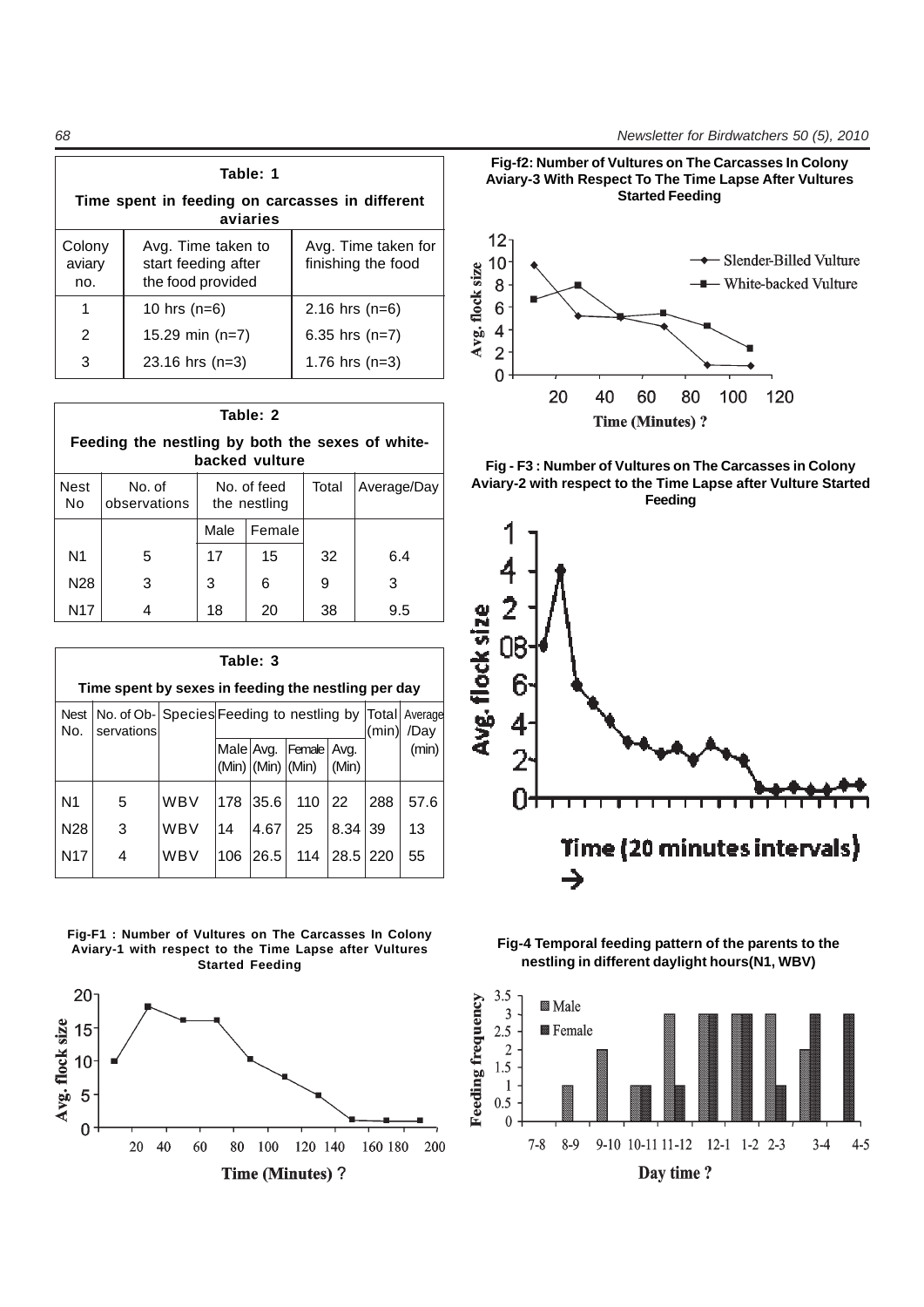

**Fig-5 Temporal feeding pattern of the parents to the**

### **References**

- Ali and Ripley (1989): Handbook of the Birds of India and Pakistan. Compact Edition. Oxford University Press, New Delhi.vol.1 296-312.
- Altmann, J. (1974): Observational Study of Behaviour: Sampling Methods. Behaviour 49:227-267.
- Baker, E. C. S (1928): The Fauna of British India, Including Ceylon and Burma. Birds, Vol. 5. Taylor and Francis. Red lion Court, Fleet Street, London.
- Cody, M. L. (1974): Competition and Structure of Bird Communities. Monographs in Population Biology, No. 7. Princeton, New Jersey.
- Goodall; Jan Van Lowick (1970): Innocent Killers, P.16. Collins, St. Jamess' Place, London.
- Grubh, R. B. (1974): The Ecology and Behaviour of Vultures in Gir Forests, Ph. D. Thesis. University of Bombay. Mumbai.
- Houston, D. C., (1985): Indian White-back Vulture (*G. bengalensis*). In: Newton, I., R. D. Chancellor, (Eds), Conservation Studies on Raptors, International Council for Bird Preservation Technical Publication No. 5. ICBN, Cambridge, pp. 465-466
- Kennedy, W. M. Alexander., Clark. (1874): Note on the Avifauna of the Desert of Sinai and of the Holy Land. Part 1. **Ibis.** 1874:110.
- Kruuck, H. (1967): Competition for Food between Vultures in East Africa. **Ardea.** 55 (3/4): 172-193.
- Koening, C. (1976): Inter and Intra Specific Competition for Food in Old World Vulture**. J. Ornithology**. 117 (3) 297-361.
- Martin, T. E. (1988): Habitat and area effects on forest bird assemblages: is nest predation an influence? **Ecology** 69:74- 84.



**Fig-6 Temporal feeding pattern of the parents to the nestling in different day hours**

- Newton (1979): Population Ecology of Raptors. T & A D Poyser Ltd, England.
- Opadam, P. J., P. Thissan., Vereschuran., & G. Nusaen., (1980): (a) Niche Utilization in Coexisting Accipiter Species and (b) Sexual Dimorphism and Feeding Ecology in Birds of Prey with Special Reference to Goshawk and Sparrow Hawk. Verb. Rijkai. Inst. Natur, Behavr. 0(16): 1-19.
- Oates, J. F (1987): Food Distribution and Foraging Behaviour. In: Smuts, B.B; D.L Cheney, R.M Seyfarth; R.W Wrangham; T.T Struhsaker; edition. Primate Society. Chicago: the University of Chicago Press. Pp197-209.
- Prakash (1989): The General Ecology of Raptors (families: *Accipitridae*, *Strigidae*, Class. Aves) in Keoladeo National Park, Bharatpur. Ph.D Thesis. Bombay Natural History Society, Bombay University, Mumbai.
- Prakash, V., R. E. Green., D. J. Pain., S. P. Ranade., S. Saravanan., N. Prakash., R. Venkitachalam., R. Cuthbert., A .R. Rahmani., A. A. Cunningham (2007): Recent Changes In Populations of Resident Gyps Vultures In India**. J. Bombay Nat. Hist. Soc.,** 104 (2) pp.129-135
- Storer, R. W. (1966): Sexual Dimorphism and Food Habits in Three North American Accipiter. **Auk**. 83: 423-436.
- Stewart, P. A. (1978): Behavioural Interactions and Niche Separation in Black and Turkey Vultures. **Living Birds**, 17: 79-84.
- Van Bausekom, C. F. (1972): Ecological Isolation with Respect to food Between Sparrow hawk and Goshawk. **Ardea** 60 (1/ 2): 72-76.



*Will you Help ?*

*Enroll a Friend If every Newsletter member could enrol just one new member our reach and linkage would be doubled immediately!*

*Please give the membership form to a friend and urge him/her to join.*

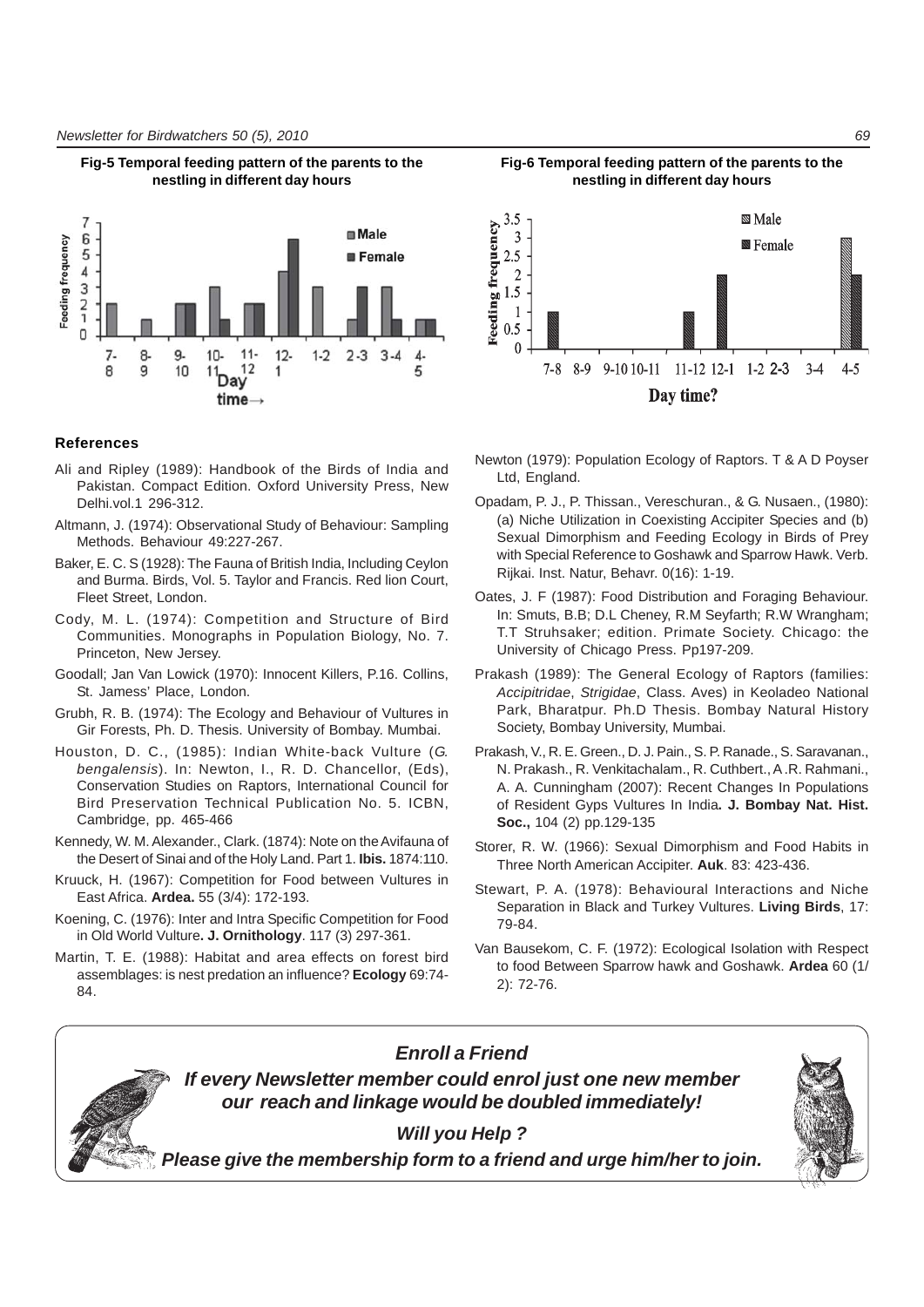# **Breeding Records of Lesser Whistling Teal (***Dendrocygna javanica* **Horsfield) in Kerala, India**

KM Aarif, -<sup>1</sup> and S.Babu<sup>2</sup> **<sup>1</sup>** Department of Zoology, Mananthavady Campus, Kannur University, Waynad District Kerala 2 Kerala Forest Research Institute, Peechi – 680653, Thrissur, Kerala, Email: achuarif@gmail.com

Lesser whistling teal *Dendrocygna javanica* is a common resident teal, distributed throughout the Indian subcontinent (Nepal, Pakistan, Sri Lanka, Bangladesh) and East and south east Asia up to west Indonesia (Kumar *et al.,* 2005). It usually prefers still freshwater lakes with plentiful vegetation, where this duck feeds mostly on water plants, nibbling on their seeds and shoots, and snack on insects and aquatic invertebrates (Bolen, 1976).

The geographical range of the species is varies from 1 to 10 million sq km with an estimated global population size of two to twenty million individuals (Wikipedia, 2010). Hence, the BirdLife International (2003) has categorized the teal as least concern and suggested that the species is not at the verge of extinction or endangerment.

Although the species is having a wide range of distribution, the variation in the regional breeding seasonality, clutch size and breeding site related characteristics are less explored. With the background, both primary and secondary data were collected to update the already known breeding seasonality, clutch size and nest site related characteristics of the teal in the State of Kerala, which is one of the important breeding ground for the teal in southern India. Most of primary data were collected as part of the survey on the wetland birds of Northern Kerala and in an intensive study site, Kadalundy Bird Sanctuary of Malapuram District. On every breeding record, the details such as nest site, clutch size, and number of fledgling if hatched were also recorded. Secondary data were collected by interacting with the local bird watchers and naturalists. Lesser whistling teal had frequently placed their nest near the freshwater with dense vegetation, which enables the chicks to reach the water immediately after hatching and enhance the nest concealing and protection from the potential predators.

Besides these, it also builds a shallow cup of grass, on or close to the ground. Altogether fourteen breeding records (authors reported five) were compiled from six respondents across the State (though it is not complete). The details of breeding seasonality, clutch size and place were given in the table. The known clutch size of the species was ranged between 7 and 17 eggs (Aldrich, 1945; Ali and Ripley, 1983), however, in an incidental observation (Rajan, 2007) around 21 eggs were recorded at Manasheri of Calicut District. This behavior of the bird indicates that the species is appearing to be a proliferate-breeder. But, the observations on the number of fledgling were ranged between 2 and 5 and this

indicates that the species may undergo population decline due to severe predation as well as anthropogenic pressure during the hatchling and fledgling periods. The known breeding season of the species in India is from June to October (Parsons, 1940; Basu, 1968; Ali and Ripley, 1983) but the present study unveils that the species breeds before the onset of south west monsoon (i.e. before June) and extends up to November in Kerala.

Further, intensive studies on the breeding biology including seasonality, clutch size, nest sites related characteristics and anthropogenic pressure on the breeding success of the species in its distributional range will be required for the effective management of the lesser whistling teal and its associated environments.

### **References**

- Aldrich, H.C. (1945). Record clutch of eggs of the Whistling Teal (*Dendrocygna javanica* (Horsf.). Journal of the Bombay Natural History Society 45(4): 610.
- Ali, S. and Ripley, D. (1983). Handbook of the Birds of India and Pakistan. Compact Edition, Oxford University Press, Mumbai. 737p.
- Basu, B. (1968). The Whistling Teal (*Dendrocygna javanica)* (Horsfield)] in the Calcutta environs. Journal of the Bombay Natural History Society 64(3): 558-559.
- BirdLife International (2010) Species factsheet: *Dendrocygna javanica*. Downloaded from http://www.birdlife.org on 17/9/ 2010
- Bolen, E. G. and Rylander, M.K. (1976). Notes on the morphology and ecology of the Lesser Whistling Teal (*Dendrocygna javanica*). Journal of the Bombay Natural History Society 72(3): 648-654.
- Kumar, A. Sati, J.P. Tak, P.C. and Alfred, J.R.B. (2005) Handbook of on Indian Wetland Birds and their Conservation: i-xxvi; 1- 468. (Published by Director *Zool. Surv. India*).
- Parsons, R.E. (1940). Does the Common Whistling Teal have more than one brood in the year? Journal of the Bombay Natural History Society 41(4): 901.
- Rajan, C.P. (2007).Breeding of Lesser whistling Duck (Malayalam). Malabar Trogon 5 (3) 17-19 pp
- Wikipedia, (2010). Lesser whistling teal *Dendrocygna javanica*. Downloaded from http://en.wikipedia.org/wiki/ Lesser\_whistling\_teal on 17/09/2010.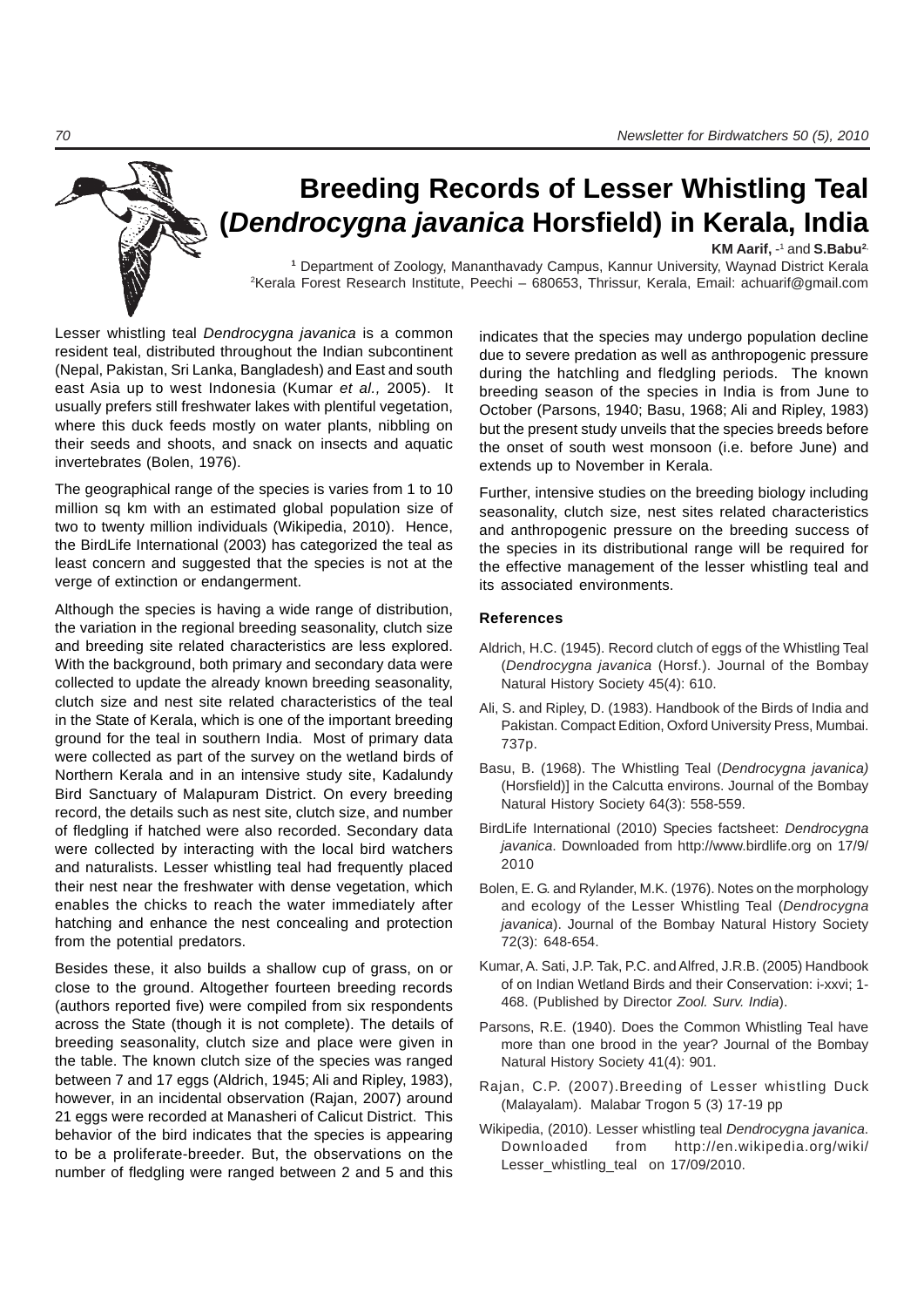| Table. Breeding records of Lesser Whistling Teal in Kerala |              |                                                       |                       |                                                        |                |               |
|------------------------------------------------------------|--------------|-------------------------------------------------------|-----------------------|--------------------------------------------------------|----------------|---------------|
| S.<br><b>No</b>                                            | Date         | Place                                                 | Habitat               | Life history stage<br>Clutch size/<br>No of fledglings |                | Observation   |
| 1                                                          | 7.vi.2001    | Calicut District, Vellalashery                        | <b>Granite Quarry</b> | Eggs                                                   | $\overline{7}$ | Rajan C.P.    |
| 2                                                          | 5.vi.2007    | Calicut District, Kadalundy                           | Paddy field           | <b>Chicks</b>                                          | 3              | Authors       |
| 3                                                          | 12.vi.2007   | Malappuram District, Velimukku Chali                  | Paddy field           | Chicks                                                 | $\overline{2}$ | Authors       |
| 4                                                          | 10.viii.2007 | Kasaragode District, Angadimugar                      | Paddy field           | Chicks                                                 | 2              | Authors       |
| 5                                                          | 8.vii.2008   | Kannur District, Chenkurichal wetland                 | Coconut palm          |                                                        |                | Rajivan P.C.  |
| 6                                                          | 19.vii.2008  | Waynad District, Payyampalli, Mananthavadi            |                       | Chicks                                                 | 24             | Vinayan.      |
| 7                                                          | 21.vii.2008  | Waynad District, Panamaram,                           |                       | Chicks                                                 | 2              | Vinayan.      |
| 8                                                          | 28.vii.2008  | Waynad District, Padinjarathara,                      |                       | Chicks                                                 | 5              | Vinayan       |
| 9                                                          | 26.viii.2008 | Kannur District, Chenkurichal wetland                 | Coconut Palm          | nest                                                   |                | Rajivan       |
| 10 <sub>1</sub>                                            | 24.x.2008    | Calicut District, Kadalundy                           | Paddy field           | Chicks                                                 | 4              | Authors       |
| 11                                                         | 09.xi-2008   | Malappuram District, Velimuku Chali                   | Paddy field,          | Chicks                                                 | 4              | Authors       |
| 12                                                         | 25.vi.2009   | Trichur District, Erinjalakkuda near railway station  | On ground             | Eggs                                                   | 11             | Rafi KS       |
| 13 <sub>1</sub>                                            | 27.vi.2009   | Ernakulam District, Thripunithura, Railway station, - |                       |                                                        |                | Vivek A       |
| 14                                                         | 12.vii.2009  | Palakkad District, Thrinellayi                        |                       | Chicks                                                 | 4              | Subramanyan.B |

## **Rescue and rehabilitation of an Indian Grey Hornbill (***Ocyceros birostris***) fledgling at Nagpur, Maharashtra**

**Raju Kasambe<sup>1</sup>, Dr. Pravin Charde<sup>2</sup> and Dr. J. L. Tarar<sup>3</sup>** 1. Corresponding Author :

Hornbill House, Bombay Natural History Society, Shaheed Bhagat Singh Road, Mumbai-400001, Maharashtra, E-mail: kasambe.raju@gmail.com

2 & 3. Sevadal Mahila Mahavidyalaya and Research Academy, Sakkardara Square, Nagpur-440009, Maharashtra

On the evening of 28<sup>th</sup> June 2009 information was received that an Indian Grey Hornbill (*Ocyceros birostris*) fledgling was being attacked by a flock House Crows (*Corvus splendens*) and the fledgling was lying on the ground in Sakkardara locality of Nagpur city. People had gathered there to see the 'unusual' bird. Hence the parent Hornbills could not come down to rescue or defend the hapless fledgling. The fledgling was rescued and kept at residence of a nature enthusiast, Mr. Minitesh Tapre for the night.

On 29<sup>th</sup> June 2009, it was brought to the first author's residence. We found that the fledgling was slightly injured because of the attack by the House Crows. At the same time it was in a dazed and distressed condition.

On that day, we force-fed it with ripe berries of Neem (*Azadirachta indica*) (n=2), ripe Jamun berries (*Syzygium cumini*) (n=4) and ripe Umbar (*Ficus racemosa*) (n=1) fig. All these fruits were collected fresh from the trees nearby the researcher's house. We tried to force-feed it with a Garden Lizard (*Calotes versicolor*) but it did not swallow it for a long time. Hence it was discarded. The fledgling was kept in a separate room. It perched on a small stick which was brought and kept in the room between two supports. The fledgling roosted on the stick with neck retracted in the shoulders for the night.

The fledgling was again force-fed with Pipal figs (*Ficus religiosa*) (n=2) and *F. racemosa* figs (n=3). It was observed that the fledgling was regurgitating the large seeds of Neem (*Azadirachta indica*) and Jamun (*Syzygium cumini*) through the bill and not excreting it. Also it regurgitated the thin skin of the Neem berries through the bill. In the afternoon the fledgling became active and started taking small flights in the house. It flew away when we approached it for forcefeeding. It hid itself behind the baggage in the house.

Also, if food was kept in front of the fledgling in a plate or even if the food was offered to the fledgling by hands, the fledgling did not consume it. Hence, the fledgling was again force-fed with one fig of Jamun and one fig of Umbar in the evening. This night the fledgling roosted in a tyre of a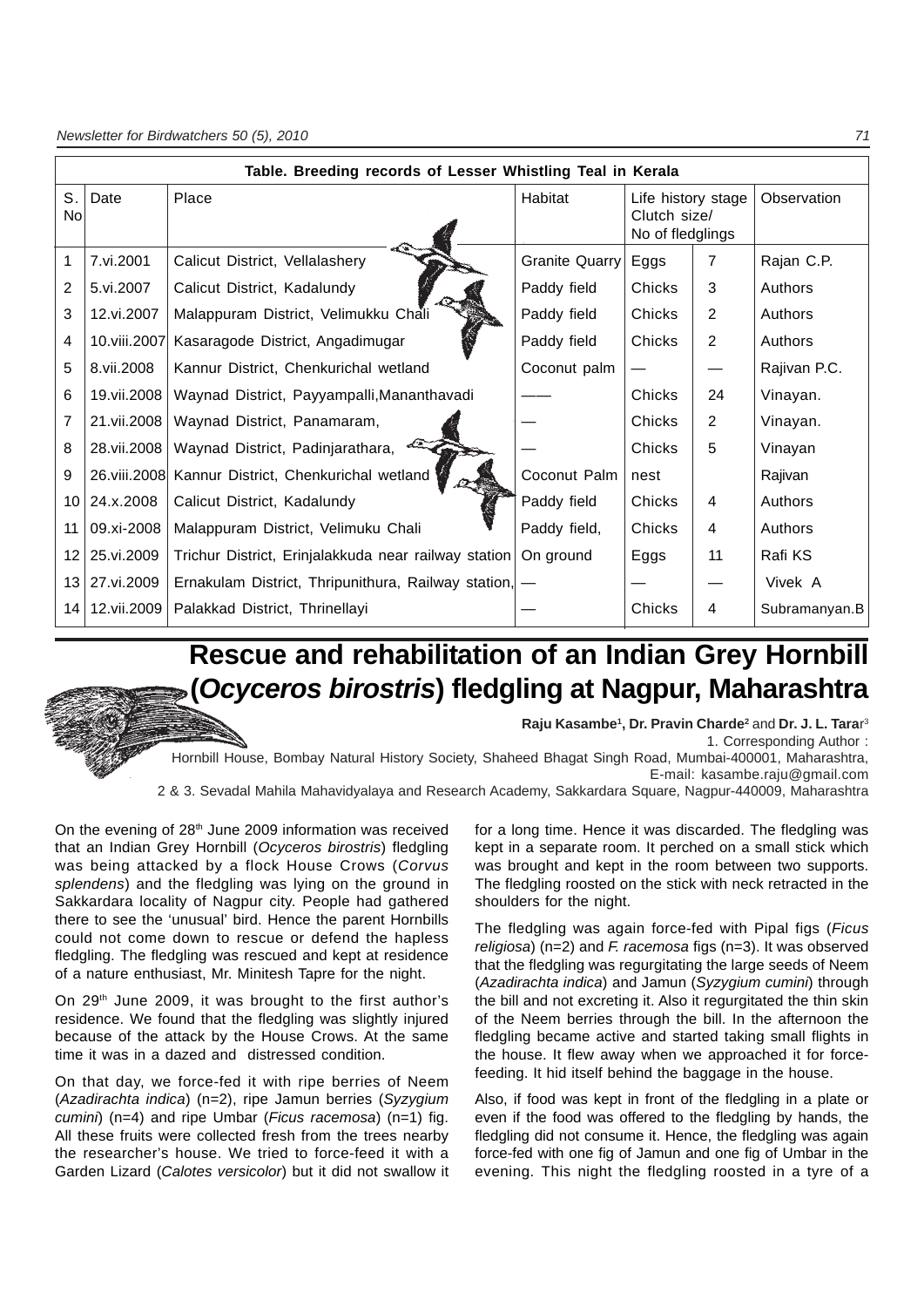### motorcycle which was hanging in the gallery of the house. Probably, the tyre looked like a natural hanging branch forming a loop.

On 30<sup>th</sup> June 2009, the author along with Mr. Gopal Thosar (Honorary Wildlife Warden of Nagpur district) and Dr. Anil Pimpalapure (renowned birder of Nagpur) tried to locate the parents of this hornbill fledgling at the same place from where it was rescued. But no hornbills were sighted in the area. So the attempt of releasing the fledgling was given up for the day. The fledgling was given a diet of Curry Leaf (*Murraya koenigii*) berries (n=4), Banyan figs (*Ficus benghalensis*) (n=2) and Jamun berries (n=4).

On 1<sup>st</sup> July 2009, we started locating the hornbills in the area from 0530 hours at the same place from where the fledgling was rescued. At 0545 hours an adult Hornbill was located on a Pipal tree. Immediately the fledgling was released on a small Banyan tree (near the Pipal tree) studded with ripe figs, hoping that adult Hornbills will locate the lost fledgling again. The fledgling flew and hopped clumsily among the branches of the Banyan tree. It settled in a leafy branch. It called every few minutes.

The first author waited at the spot till 0730 hours . However, we informed some of our birder friends to keep a watch on the released fledgling on the tree. At 1400 hours, Mr. Tarun Balpande, an enthusiastic birder, merrily informed us that two adult Hornbills were feeding the fledgling on the same tree.

Then we along with Mr. Gopal Thosar, Dr. Anil Pimpalapure and Aditya Joshi, enthusiastic birders, joined Tarun at the spot at 1700 hours. The fledgling was still perched in the same tree. At 1715 hours a male Hornbill arrived and fed seven figs of Pipal (*Ficus religiosa*) to the fledgling. The male flew back to the nearby Pipal tree. It came back to the fledgling and fed it with one fig each of Pipal and Banyan within next few minutes.

At 1727 hours the male flew to the nearby Pipal tree and the fledgling also took a strong flight to the tree. Here the male continued feeding the fledgling. Both hopped in the tree.

At 1730 hours a House Crow attacked the Hornbill fledgling. The fledgling fell off from the perch and flew clumsily to a nearby small tree branch. The male Hornbill aggressively guarded the fledgling and escorted it to a dense tree. It agitatedly flew to the fledgling and to an electric wire. The male hornbill called "keeeya" many times (presumably to summon the female). Some Common Mynas mobbed the male hornbill but it did not pay much attention to them. At 1735 hours both the hornbills flew back to the Pipal tree. Then both the hornbills hopped among the branches of the tree till 1745 hours when the observations were stopped.

### **Acknowledgements:**

We sincerely thank M/s Minitesh Tapre, Koustubh Thomre, Tarun Balpande, Aditya Joshi, Gopal Thosar and Dr. Anil Pimplapure for their help in the rehabilitation of the Hornbill fledgling.

# **Recent Sightings of Indian White-backed Vulture (***Gyps bengalensis)*

**A . M. K Bharos** and **Akhilesh Bharos**, B – 101 ,Gayatri Nagar, Po – Shankar Nagar, Raipur ,CG . 492007, E mail – cwsraipur@yahoo.co.in

The Indian White-backed Vulture, which has reached acute endangered status, was recently sighted at the following locations.

### **Balaghat Distt, Madhya Pradesh.**

on 18<sup>th</sup> Oct 2009, at 14.30 hrs on our way to Kanha National park , a solitary Indian White-backed Vulture (*Gyps bengalensis*) was sighted between villages Dongaria – Kaniya on Gandai -Malajkhand road, Distt – Balaghat , Madhya Pradesh. The solitary bird was soaring and circling, about 200 mts to east of road, over fields and moving further towards hills about 2 kms away. We continually scanned the horizon but no other vulture could be sighted by us.

The co-ordinates of the location are N-21 83'057" , E -080 81'713" , MSL -264 mts , this location is about 50 kms south of Kanha National park ,where the species still exists though in meagre numbers.

Though the possibility of vultures wandering from Kanha National Park, to the region can not be ruled out, the hilly tracts around Kaniya and Dongaria need to be explored for the occurrence of an isolated population of Indian Whitebacked Vultures.

### **Bilaspur, Chhattisgarh.**

On our way to Bilaspur on 11th November 2009, eight kilometres ahead of the near new High Court building (N 22.02000°, E- 082.10192°, Altitude- 278 Mts ) two vultures arrived from left , crossed road and flew eastwards. We scanned the sky and noticed yet another pair of vultures soaring and circling over the agricultural fields some 200 meters away. In all four vultures were noticed by us in this area. It is emphasised here that the species was found nesting about 15 Kms south of this area. About five years ago, we could watch the vultures on road side trees on a regular basis but thereafter they were never sighted here.

The nearest region, where the species still survives is Aonrapani area of Achanakmar Wildlife Sanctuary, Distt Bilaspur, about 200 Kms., further north. There is a remote possibility of vultures commuting from Achanakmar to this locality. The four vultures sighted by us are perhaps nesting and roosting somewhere nearby and there is also the possibility of a few more vultures occuring in this region.

All the same, the above sightings were not only encouraging but also indicative of the fact that this species is possibly recovering and re-establishing in the region.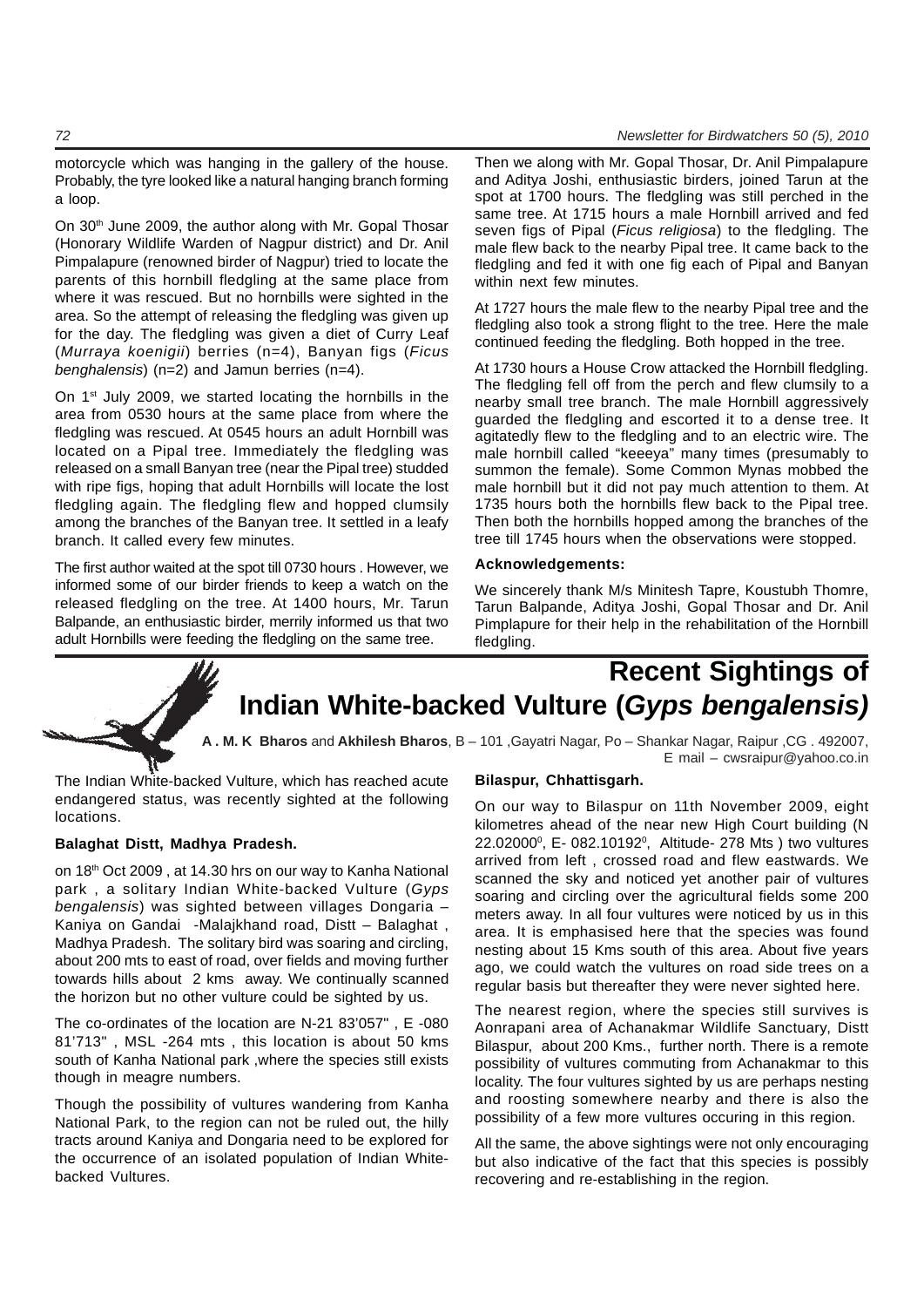**How do the Vultures communicate?**

**A.M.K.Bharos,** B-101, Gayatrinagar, RAIPUR. CG. 492007.

Of late, I have been thinking how do the vultures see and locate the carcass, miles away and reach there in congregation to feed.

There are thousands of instances when a carcass has been left after skinning and vultures arriving to feed

within a short time. Of course the omnipresent kites and crows are the first to reach the spot, but soon the

vultures follow the suit.

When the vultures were plentiful they could be seen converging from all directions. Even when a few of them start feeding, others continued to arrive.

The species is known to soar high in the sky and from such a height how they manage see and locate the food is really amazing.

Ofcourse, it is understandable that they observe the movements of the predators such as the Wild dogs and proceed to get their share; if at all if anything is left out.

This was observed by me at Kanha National Park three years ago.

Once the food is located by any of the vultures, others soon follow and assemble. Do these birds possess extreme sighting powers of locating the food lying on the ground or do they smell, as birds have not been known to have the sense of smelling.

Then the only possibility remains is that when any of them locates a carcass, it somehow communicates to others, or simply by the mode, follow me, about it and the congregation moves.

Or do they observe the movement of crows and kites or get attracted by their calls and follow them towards the food.

In the case of elephants, they are said to communicate long distances in low frequency messages, but are the vultures equipped with some communication device or it is simply the natural instinct that forces them to do so. Are there any literatures on this subject? I solicit comments and views on the subject matter.

## **CORRESPONDENCE**

### *BILL DEFORMITY IN BLUE ROCK PIGEON (Columba livia), IN THANE, MAHARASHTRA, by RAJU KASAMBE, Bombay Natural History Society, Shaheed Bhagat Singh Road, Mumbai-400001. Maharashtra, Email: kasambe.raju@gmail.com*

On 7th June 2010, I saw a Blue Rock Pigeon (*Columba livia*) with a hooked bill. The bill of this particular pigeon looked like the one of a Shikra (*Accipiter badius*) or some raptor. The upper mandible of this pigeon was quite elongated. But the lower mandible was normal. There was no difference in the behavior of this pigeon or of other pigeons towards it.

I saw and photographed this pigeon from my  $7<sup>th</sup>$  floor apartment in Thane in Maharashtra, as it perched in the window of the nearby apartment.

Blue Rock Pigeons are abundant in Mumbai and Thane and breed in tall buildings and apartments. They are fed usually by people in parks, playgrounds, and tourist spots.

Bill deformities have been reported in Indian corvids like the House Crow *Corvus splendens*, the Large-billed or Jungle Crow *Corvus macrorhynchos* and the Yellow-billed Blue Magpie *Urocissa flavirostris* (Kasambe et. al., 2009)*.* I think that birdwatchers need to look at all the common species of birds for deformities.

### **Reference**:

Kasambe, R., Joshi, A., and Meppayur, S. (2009): Bill deformities in House Crows *Corvus splendens*, Large-billed Crow *Corvus macrorhynchos* and Yellow-billed Blue Magpie *Urocissa flavirostris* in India*. Newsletter for Birdwatchers*. 49(5): 73-78.

### ❅ ❅ ❅ ❅ ❅

*SIGHTING RECORD OF THE GREATER ADJUTANT (Leptoptilos dubius) In Kanha National Park, India, by AJEET BHAROS, B-16, Sriramnagar, Raipur, CG. 492007.*

The distribution range of the Greater Adjutant *(Leptoptilos dubius)* has been mentioned as resident, nomadic and locally migratory, and recorded from South Pakistan to Assam and south to Karnataka, India. Grimmett and Inskips consider the Greater Adjutant as a globally threatened species and they have indicated a very restricted range in Central India in their distribution map of the species.

On my way back to Raipur from Kanha NP, at Chilparha tank in Supkhar area of the Kanha National Park, around 0800 hrs on 4 May 2008, I sighted a bird on the edge of a waterbody. It was stationary and kept still for quite some time during the 5 minutes observation period. Its size, plumage and the prominent neck pouch, matched with those in illustrations, hence there was no doubt about its identification.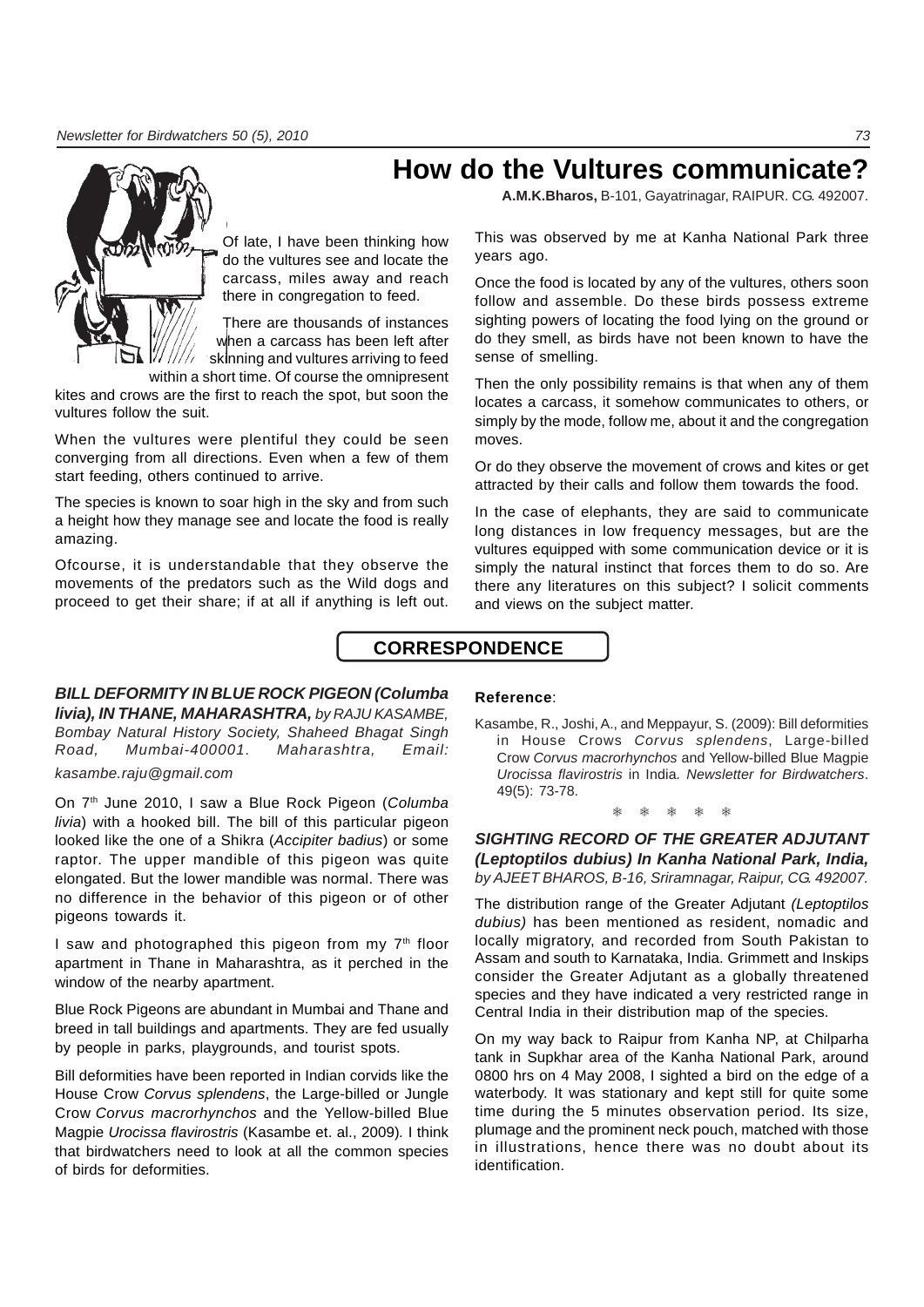### **References:**

- Salim Ali and S. Dillon Ripley, Compact Hand Book of the Birds of India and Pakistan, Ed 1987. Vol-1, P-26.
- Salim Ali and S. Dillon Ripley, The Pictorial Guide to the birds of the Indian Subcontinent, Ed 1995. P-124.
- R. Grimmett, C Inskipps and T. Inskipps, Birds of the Indian Subcontinent, Ed 1998, P-574.

❅ ❅ ❅ ❅ ❅

*FIRST RECORD OF GREY-HEADED LAPWING (Vanellus cinereus) FROM KONKAN by SACHIN BALKRISHNA PALKAR, Member of the Sahyadri Nisarg Mitra, Chiplun. Near D.B.J.College, Sathybhama sadan, Mumbai-Goa Highway, House no.100, A/P-Chiplun, District – Ratnagiri. Pin code 415 605. Maharashtra, India. Email:-sachinbpalkar82@gmail.com.*

On 1st March 2010 during a bird watching trip, I found two adult Grey-headed Lapwings *(Vanellus cinereus*) at Kaluste-Bhile kharland area, about 8 kilometers from Chiplun (17°- 31'N; 73°-31'E ) city*.*

This is the first record of this bird in Konkan as there are no previous records. This bird is winter visitor (September to April) to W. Bengal, Assam , Manipur, and East Pakistan, Kathmandu Valley, Nepal, N.Bihar, Kashmir, Dehara Dun, Rajasthan, Andaman Islands.

Breeds in Mangolia, China south to the Yangtse Valley, Manchuria, Korea and Japan. Winters in S. China, E. India, Burma, Malaya and the Indochinese countries.

### **References: -**

Ali Salim and Ripley S. Dillon (2001), *Handbook of Birds of India and Pakistan*, Volume 2

Ali Salim (1996) *Book of Indian Birds*

- Aasheesh Pittie, Standardized common and scientific names of the birds of the Indian subcontinent, *Newsletter for Birdwatchers. Volume.*42, No.3, May-June 2002.
- Pamela C. Rasmussen and John C. Anderton. Birds of South Asia, *The Ripley Guide*, Lynx Editions (2005)

❅ ❅ ❅ ❅ ❅

*AVIFAUNA OF BUXA TIGER RESERVE: A FIELD TRIP REPORT by SHANTANU BHATTACHARYA, B-107, Survey Park, Santoshpur, Kolkata- 700 075, West Bengal. e-mail: shntn07@gmail.com*

In the first week of June 2010, I visited the Buxa Tiger Reserve which is situated in the northern side of West Bengal for bird watching. The forests of the Buxa Tiger Reserve provide home to a variety of birds and some of them are endangered.

Buxa Tiger Reserve (Area-760 Sq.Km 26 39' 0"N and 89 34' 48"E ) is located in the Alipur Duar subdivision of the Jalpaiguri district of West Bengal. It shares its northern boundary with Bhutan. The Sinchula hill range runs all along the northern side of the reserve, and its eastern boundary touches Assam. National Highway No.31C runs along its southern boundary. The historic Buxa Fort lies inside the reserve at a height of about 2600 feet, and Mahakal temple also lies within the reserve.

The Manas Tiger Reserve lies to the east of BTR (Buxa Tiger Reserve). So the fauna of BTR is somewhat analogous to the Manas Tiger Reserve of Assam, and it represents the endemic fauna of the Indo-Malayan region. The Phipsu Wildlife Sanctuary of Bhutan is contiguous to the north of this reserve. Hence, BTR serves as an international corridor for the migrating elephants between India and Bhutan.

### **Conservation history of Buxa Tiger Reserve**:

Buxa Tiger Reserve was established in 1983 which includes the entire forested area of Buxa Tiger Division, and also some territory of the adjoining Cooch Behar Forest Division. In 1986, the Buxa Wildlife Sanctuary was set up over 314.52 sq. kms of reserve forest. In 1991, about 54.47 sq. kms area was added to the sanctuary. In 1997, State Government declared about 117.10 sq.kms of the sanctuary as the Buxa National Park.

**Flora**: There are different kinds of vegetation in BTR. More than 350 species of trees, 200 species of shrubs, and 400 species of herbs, 10 species of bamboos, 100 species of grasses and 130 species of aquatic flora have been identified so far. Many species of orchids and ferns are also found here. The main species of trees are Sal *(Shorea robusta)*, Simul *(Bombax ceiba)*, Champ, Bahera *(Terminalia belerica)*, Chikrasi *(Chukrasia tabularis)*, Shegoon *(Tectona grandis)*.

**Fauna**: The fauna of Buxa Tiger Reserve represents the endemic Indo-Malayan Fauna. About 390 species of birds, 73 species of mammals, 76 species of reptiles and 8 species of amphibians have been identified.

**Mammals**: Tiger *(Panthera tigris)*, Asiatic Elephant *(Elephas maximus)*, Gaur *(Bos gaurus)*, Wild Boar *(Sus scrofa)*, Sambar deer *(Cervus unicolor)*, Barking deer *(Muntiacus muntjac)*, Cheetal deer *(Axis axis)*, Leopard (*Panthera pardus)*, Indian Porcupine *(Hystrix indica)*, Jungle cat *(Felis chaus)*,Malayan Giant Squirrel *(Ratufa indica)*, Large Indian Civet *(Viverra zibetha)* and Small Indian Civet *(Viverricula indica)* are found in BTR.

The reserve is also home to some rare species of mammals like the Leopard Cat *(Felis bengalensis)*, Chinese Pangolin (Manis sp.), Crab-eating Mongoose *(Herpestes urva)*, Marbled Cat *(Pardofelis marmorata)* Clouded Leopard *(Neofelis nebulosa)*, and Hispid Hare *(Caprolagus hispidus)*.

**Birds** (Avifauna): About 390 species of birds are found in BTR of which some like the Bengal Florican, Great Indian

### *74 Newsletter for Birdwatchers 50 (5), 2010*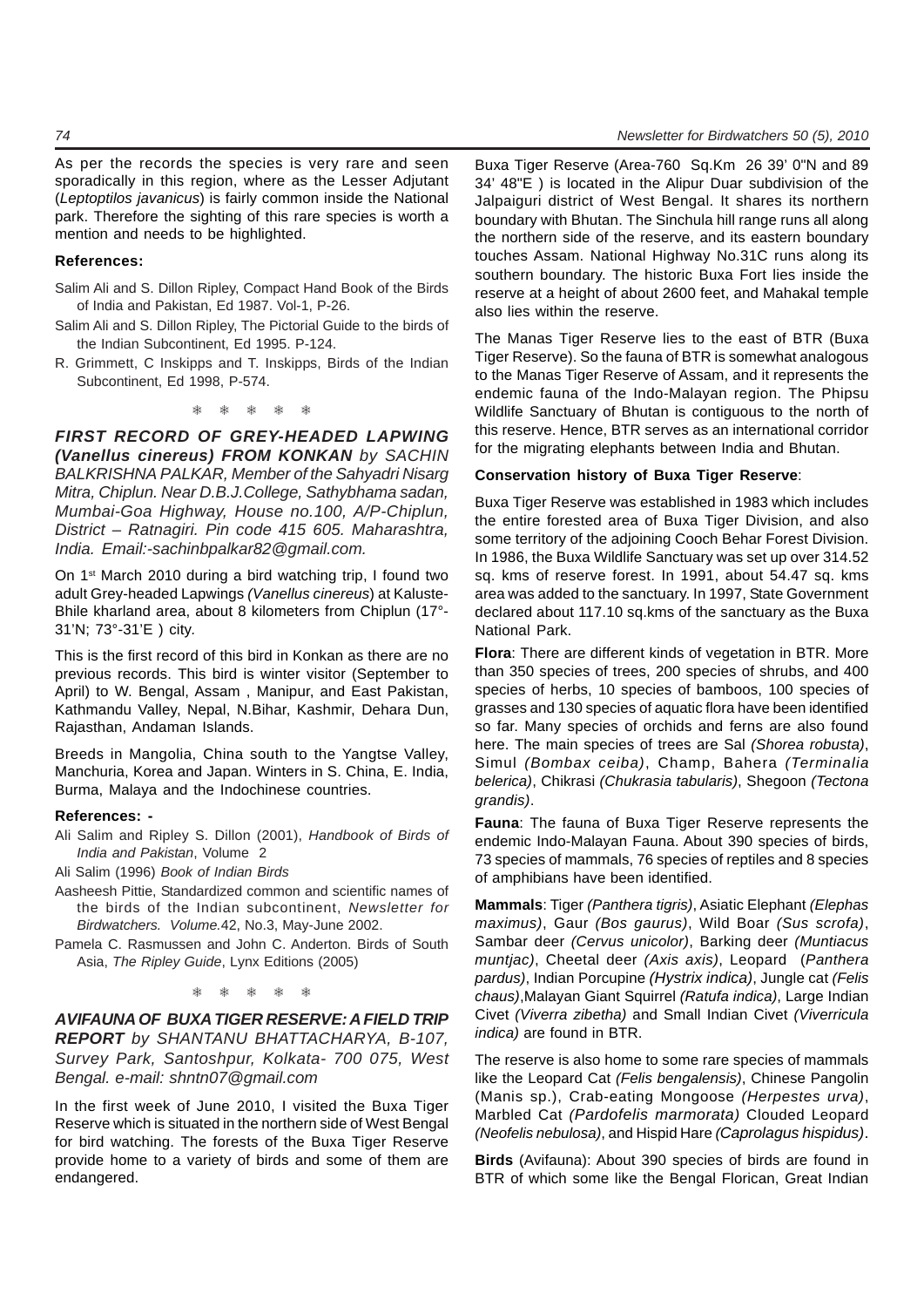Hornbill, Rufous-necked Hornbill, Wreathed Hornbill, and Sultan Tit are quite rare.

**Reptiles**: 76 species of reptiles including the Indian Cobra *(Naja naja)*, Water Monitor *(Varanus salvator),* Common Krait *(Bungarus caeruleus)* and Indian Rock Python *(Python molurus)* are found in BTR. Eight species of frogs and toads have been reported.

### **Systematic list of birds sighted in the Buxa Tiger Reserve:**

1. **Common Peafowl** *(Pavo cristatus)*: This bird was quite common in the riverbeds and grasslands of BTR. Pairs were often seen in the Bala riverbed. They were also found foraging in the grassy riverbanks. However, they ran inside the forest or took to air whenever disturbed.

2. **Thick-billed Green Pigeon** *(Treron curvirostra)*: A flock of this species was spotted on  $6<sup>th</sup>$  June in a tree at Jainti. The birds were busy feeding on the figs. A pair perched on a tree near the resort, and were seen swaying their tails up and down.

3. **Asian Fairy Bluebird** *(Irena puella)*: A pair was seen at Rajabhtakhawa Forests near the road that connects Jainti with Alipur Duar. The birds were seen calling loudly, and playing among the branches. A lone bird was also seen perched on the top branch of a bare tree beside Jainti River. This species was quite common in the forests, and was often spotted during the jungle safaris.

4. **Chestnut-tailed Starling** *(Sturnus malabaricus)*: Many birds were seen in and around Jainti. The fig trees attracted quite a few starlings.

5. **Spot-winged Starling** *(Saroglossa spiloptera)*: A huge flock of Spot-winged Starlings arrived at Jainti on 8th June, and was seen moving from tree to tree, feeding on berries and fruits in noisy rabbles. A few were preening their feathers. I spent considerable time observing them form a close range.

6. **Chestnut-bellied Nuthatch** *(Sitta castanea)*: This species was also common at Jainti. On 6<sup>th</sup> June a pair was seen scampering up and down the moss-covered trunk of a big Jackfruit tree near the resort, searching for insects.

On 7th June, a parent was seen to feed a juvenile individual with care. The parent brought food for the hungry juvenile. The juvenile opened its mouth wide, and the parent fed the hungry chick with insects and grubs. The juvenile was constantly squeaking like a mouse and spreading its wings, whenever the parent bird came to feed it.

7. **Black-crested Bulbul** *(Pycnonotus melanicterus)*: This bulbul is possibly the most abundant bulbul of Jainti-Buxa. They mostly searched for insects in the trees, and sometimes were seen perched on the telegraph wires. They were especially active in the afternoons. One was found catching winged termites on a forest trail.

8. **Scarlet Minivet** *(Pericrocotus flammeus)*: A flock of this species was spotted in the trees at Jainti several times. I also came across a large flock in the forests near the Bala river.

9. **Golden-fronted leafbird** *(Chloropsis aurifrons)*: This species was very common in the area, and was seen mainly near human habitations. They searched for berries and insects among the dense foliage, and flew from one tree to the other. This bird can be seen in abundance, and Buxa is a wonderful place to study their behaviour.

10. **Lesser Yellow-naped Woodpecker** *(Picus chlorolophus)*: One bird was observed on a tree near the Jainti river. It was tapping on the bark of a tall tree. Another bird was seen feeding on berries in human habitation. These birds made a lot of noise as they gathered fruits and berries from the trees.

11. **Red Jungle Fowl** *(Gallus gallus)*: This bird was seen in pairs on the jungle trail for three consecutive days. They were sometimes found scraping the soil with their feet, to find insects and grubs.

12. **Dollar bird** *(Eurystomus orientalis)*: A pair was spotted on a bare tree, while I was proceeding to Pukri pond. They were seen repeatedly taking off from the bare branch to catch air-borne insects, and sallying back to the perch with the prey.

13. **Green-billed Malkoha** *(Phaenicophaeus tristis)*: One bird was seen in the forest near Jainti river. It seemed to be a shy bird and flew away at the slightest disturbance. Another bird was spotted on the way to Bhutia basti, on the other side of Jainti river. It hid itself behind the dense leaves, and hopped from one branch to the next, like a squirrel. It was seen emitting a deep booming call.

14. **White-rumped Shama** *(Copsychus malabaricus)*: It was quite common in the area. One bird was seen singing loudly in the forests near the Forest Bunglow. The melodious call of this songster was heard frequently, and I was lucky to see this bird twice. Calls were heard mostly at dawn and dusk. The calls were more audible but the bird was rarely visible, because of its secretive nature.

15. **Greater Yellow-naped Woodpecker** *(Picus flavinucha)*: This bird was encountered in the Rajabhatkhawa forests of BTR. It was pounding the rotten bark with its chisel-like beak to expose and feed on grubs and termites.

16. **Oriental Pied Hornbill** *(Anthracoceros albirostris)*: One bird was seen high up in the canopy, on  $8<sup>th</sup>$  June in the morning while returning from Santhalabari.

17. **Ruddy Kingfisher** *(Halcyon coromanda)*: This bird was spotted from the vehicle during the jungle safari. It took off from the ground and perched on a tree along the forest path. It seemed to be at home in the deep forest, far away from water source. It is probably fond of the insects and reptiles that it gets in the forest.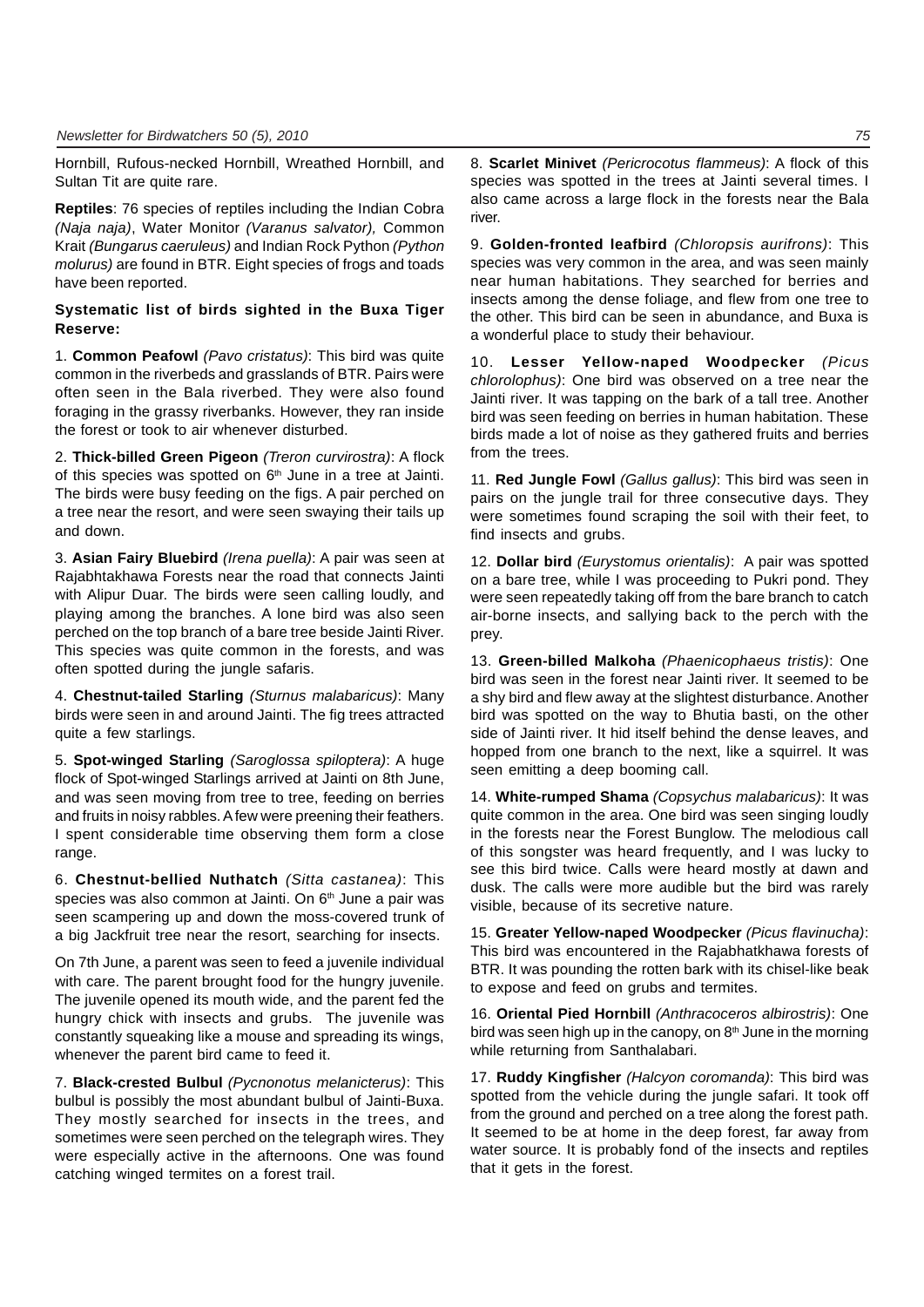18. **River Lapwing** *(Vanellus duvaucelii)*: This bird kept a watch from the sandbanks and riverbed of the Jainti river, and it took to the air when I approached it. It started to circle around, calling loudly perhaps to divert my attention from its nest, which was well hidden somewhere among the pebbles.

19. **Lesser Necklaced Laughing Thrush** *(Garrulax monileger)*: A flock of this species was spotted in the moist broad leaved forest of Buxa. They suddenly came out of the bushes, hopped on to the branches of a tree and soon disappeared down a ravine.

20. **White-capped Water Redstart** *(Chaimarrornis leucocephalus)*: A single bird was seen near a stream in Buxa. It was found hopping on the stones, and catching tiny air-borne insects.

21. **Blue Whistling Thrush** *(Myophonus caeruleus)*: One bird was seen in the stream-bed on  $7<sup>th</sup>$  June in the evening. I heard the melodious whistles of this bird on a number of times.

22. **Silver-eared Mesia** *(Leiothrix argentauris)*: A small flock of these birds were seen near Santhalabari, on the way to Buxa hills.The birds were flying among the dense bushes, feeding on nectar of flowers.

23. **Greater Racket-tailed Drongo** *(Dicrurus paradiseus)*: This bird was seen on different occasions. It mostly kept to the dense forest and shady places. One was also seen mobbing a Common Kestrel near the Bala river.

24. **Tree Sparrow** *(Passer montanus)*: This species was quite common at Jainti. It preferred to stay close to human, and found enough food in the human habitations.

25. **Jungle Owlet** *(Glaucidium radiatum)*: One individual was seen in the Buxa forest. It was perched on a low bushy tree, and bobbed its head from time to time.

26. **Hill Mynah** *(Gracula religiosa)*: Huge flocks were seen flying over the canopy. They perched in the upper branches, and called loudly. The calls consisted of whistles, ringing of bells and cackling.

27. **Crested Serpent Eagle** *(Spilornis cheela)*: One bird was spotted near the salt-lick inside the Buxa forest. It disappeared in the thick foliage within a few seconds, flapping its large wings.

28. **Grey-capped Pygmy Woodpecker** *(Dendrocopos canicapillus)*:

It was common in the wooded parts of Jainti. This bird was seen pecking the bark in search of insects and emitting loud "Peek-peek" calls.

29. **Large Woodshrike** *(Tephrodornis gularis)*: This bird was seen once on a tree near the Bala river. It is a species seldom seen in Buxa, and keeps to mostly dense broadleaved forest.

30. **Maroon Oriole** *(Oriolus traillii)*: A pair was spotted inside the Buxa Forest (Jainti range). They were flitting among the branches while giving loud whistle like calls. A juvenile was seen on 6<sup>th</sup> June in the evening near Bala river.

The broad-leaved and moist deciduous forests of the Buxa Tiger Reserve seemed to be a heaven for birds.

### **References**:

Birds of the Indian Subcontinent : Grimmett, Inskipp, Inskipp. The Book of Indian Birds: Salim Ali.

The Book of Animals: Prater.

### **Acknowledgements:**

I am deeply indebted to Mr.Aroop Chaudhury,Vice President: India Trees Foundation, for preparing this report and for his continuous inspiration.

❅ ❅ ❅ ❅ ❅

*ABODE OF PEACOCKS NEAR HIDKAL DAM, BELGUAM, THREATENED, by GURUPRASAD TIMMAPUR, A-75, Hidkal Town, Dist. Belgaum, Hukeri - 591 107, Karnataka.*

There is a pristine scrub forest of about 9 square kilometer area in front of the Hidkal dam site, built across Malaprabaha River in Belguam District, Karnataka. The Hidkal dam area is under the control of the Irrigation Department, which has been fenced off and declared as a restricted area. The area is a unique scrub forest and has become a permanent abode of some 40 pairs of peafowl. Peacocks can be seen gracefully waking up and down the mini forest, displaying their long iridescent dazzling tail feathers proudly, even as the drab peahens scurry to their nests to resume the incubation. The area is also a home to numerous larks, partridges, orioles, drongos, as well as a couple of birds of prey.

But all these cheery bird activities are likely to come to end soon, as the authorities are planning to convert this forest area into a garden with fountains etc., similar to the Brindavan Gardens (in front of the KRS Dam near Mysore), to attract tourists in large numbers. This is the only protected area in the district, where the peafowl are nesting peacefully without even a slightest threat from humans. And for that reason, it has to be protected at all costs. I solemnly request the nature loving fraternity to take up the issue at the appropriate level to nip this myopic plan in its very bud and protect this unique abode of peacocks.

*Address for Correspondence : Newsletter for Birdwatchers No 10, Sirur Park B Street, Seshadripuram, Bangalore 20, Tel. 080 2356 1142, 2346 4682.*

Manuscript for publication should be sent (in duplicate) by post or courier to the above address along with a soft copy (in MS Word format only) via E-mail to <navbarat@gmail.com>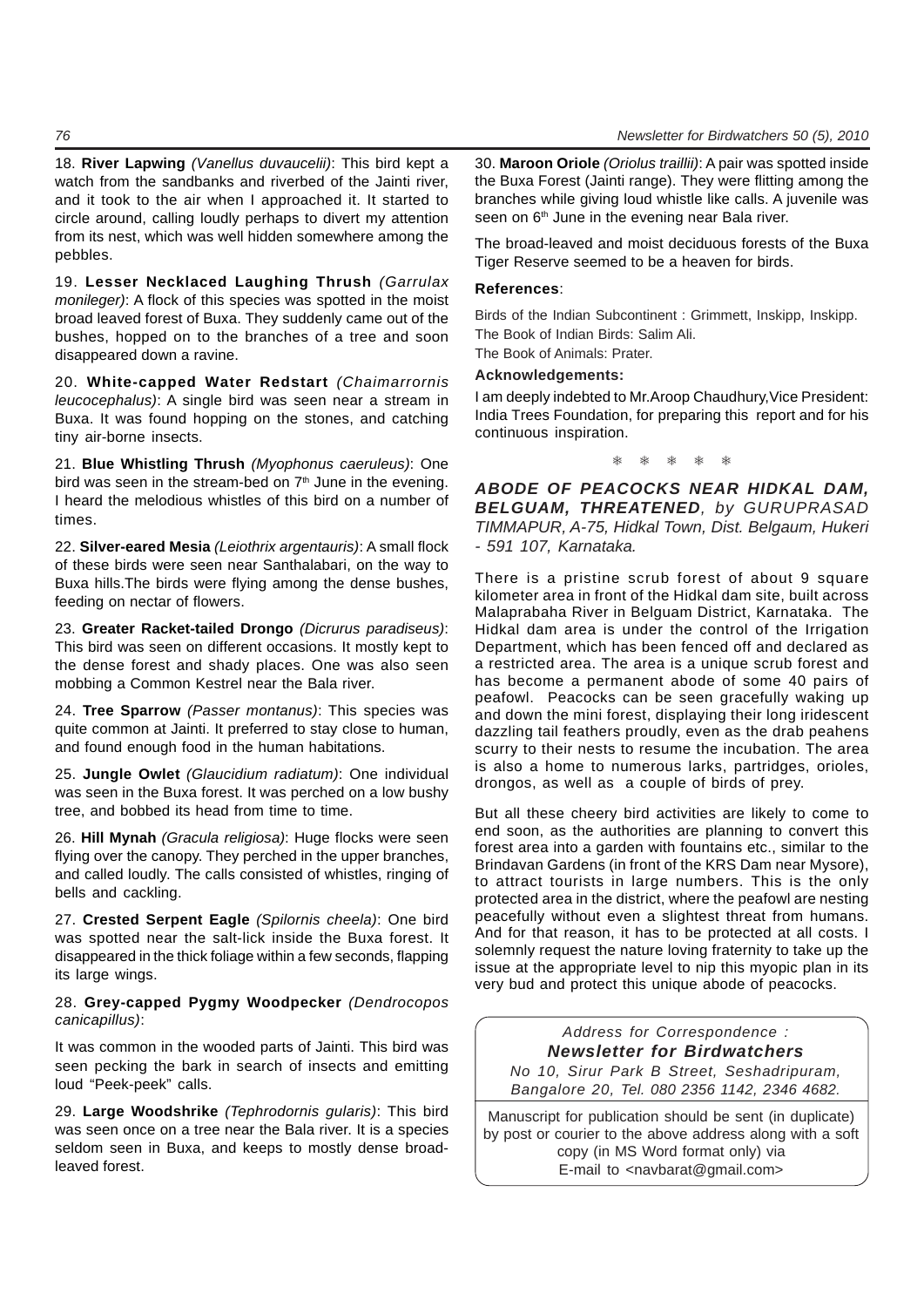

*Sniffer Vulture 'Sherlock' can detect the scent of rotting flesh from 3,000 feet u***p.** *Photo Courtesy AFP*

### *Note from the Publisher (Continued).*

While we are on the subject, Police detectives in Germany have trained a turkey vulture named as 'Sherlock' – which could be the first of many to help with criminal investigations. Sleuths fancy exploiting Sherlock's amazing smelling sensors to single out corpses buried furtively in secluded areas. A GPS trailing gadget is fixed to Sherlock's leg and it flies fairly low to detect the gasses produced by the beginnings of the decaying corpses. The idea was mooted after watching a nature programme, according to Rainer Herrmann of the German Police Force. 'If it works, time could be saved when looking for dead bodies because the birds can cover a much larger area than sniffer dogs or humans' ; Hermann quipped in an interview to a journalist. Vultures like Sherlock have a keen sense of smell and are able to detect the scent of rotting flesh from 3,000 feet up in the air. Even the corpses hidden in woodland or in thick undergrowth are discovered accurately. This is indeed grave news for sniffer dogs which are trained to track down dead bodies. Because trained sniffer dogs would take considerable time and toil before accomplishing the strenuous task, notwithstanding the regular breaks and rests needed by the canine and its handler. But the vast, rugged terrain of northern Germany's Lueneburg Heath can be traversed by vultures like Sherlock effortlessly and he is being taught by trainer German Alonso to love the putrid smell of dead human flesh.

According to topical reports, Sherlock is being readied for his new mission at Walsrode south of Hamburg, the largest bird park in the world with 650 different species from all corners and every different habitat of the globe. Alonso claims that he is training Sherlock by placing pieces of meat in small cups, on a strip of cloth - provided by the police - that has been used to cover a corpse and Sherlock's mission is to locate these flavorsome morsels. Frequently Sherlock is persuaded to perform this feat as part of the Walsrode Park's daily shows to its visitors and he has not only developed an appetite for the job, but has also got a rough idea of the task assigned to him. Alonso also claims that Sherlock has become pretty popular in Germany, as his dexterity has been beamed in lots of television programmes and reported in newspapers.

But the much hyped project still has a long way to go and that it will not become a reality until there is a complete squadron of



*Grey-headed Lapwing (Vanellus cinereus) at Konkan, photo by Sachin Balkrishna Palkar, (page 74)*

trained vultures with Sherlock in charge, set to take to wings as a squad. Basically, Alonso and other vulture trainers are finding it difficult to procure vultures, particularly tame, young ones. Turkey Vultures like Sherlock are rare in captivity and they have to be receptive and docile in order to be trained, and therefore they have to be raised from hatchlings.

Back in India at the Pinjore Vulture Conservation Breeding Centre, vultures are presently being bred and fed from their nestling stage. Some researchers may be wondering if these vultures could be trained for forensic duties, similar to that of Shrelock at Germany. But due to legal imitations, traditional beliefs and taboos coupled with the all time consuming drudgery involved in the training of vultures, it will be well neigh impossible even to dream of such a project in India. And for that reason the vultures at Pinjore, ought to be confined to their enclosures for the rest of their lives or until such a time we are

able to restore the environment to its glorious past and bestow inhabitable conditions for the vultures to freely roam the breath and length of this country, anew! Thanking you,



Yours in Bird Conservation *S. Sridhar,* Publisher, NLBW

|        |                                                                                  | <b>Cover Photographs</b>                 |  |  |  |  |
|--------|----------------------------------------------------------------------------------|------------------------------------------|--|--|--|--|
|        | Avifauna of Buxa Tiger Reserve: A Field Trip Report<br>(Pages 74-76)<br>(eclipse |                                          |  |  |  |  |
| 1<br>2 | <b>Purple Sunbird</b><br>Thick-billed                                            | (Nectarinia asiatica)<br>plumage)        |  |  |  |  |
|        | <b>Green Pigeon</b>                                                              | (Treron curvirostra)                     |  |  |  |  |
|        | 3,4 Spot-winged Starling                                                         | (Saroglossa spiloptera)                  |  |  |  |  |
| 5      | Grey-capped<br>Pygmy Woodpecker                                                  | (Dendrocopos canicapillus)               |  |  |  |  |
| 6      | Lesser Yellow-naped<br>Woodpecker<br>റ്                                          | (Picus chlorolophus)                     |  |  |  |  |
| 7      | <b>Greater Yellow-naped</b>                                                      |                                          |  |  |  |  |
|        | Woodpecker<br>റ്                                                                 | (Picus flavinucha)                       |  |  |  |  |
| 8      | White-capped<br><b>Redstart or River Chat</b>                                    | (Chaimarrornis leucocephalus)            |  |  |  |  |
| 9      | <b>Scarlet Minivet</b><br>റ്                                                     | (Pericrocotus flammeus)                  |  |  |  |  |
| 10     | Large Woodshrike                                                                 | (Tephrodornis gularis)                   |  |  |  |  |
|        |                                                                                  | All photographs by Shantanu Bhattacharya |  |  |  |  |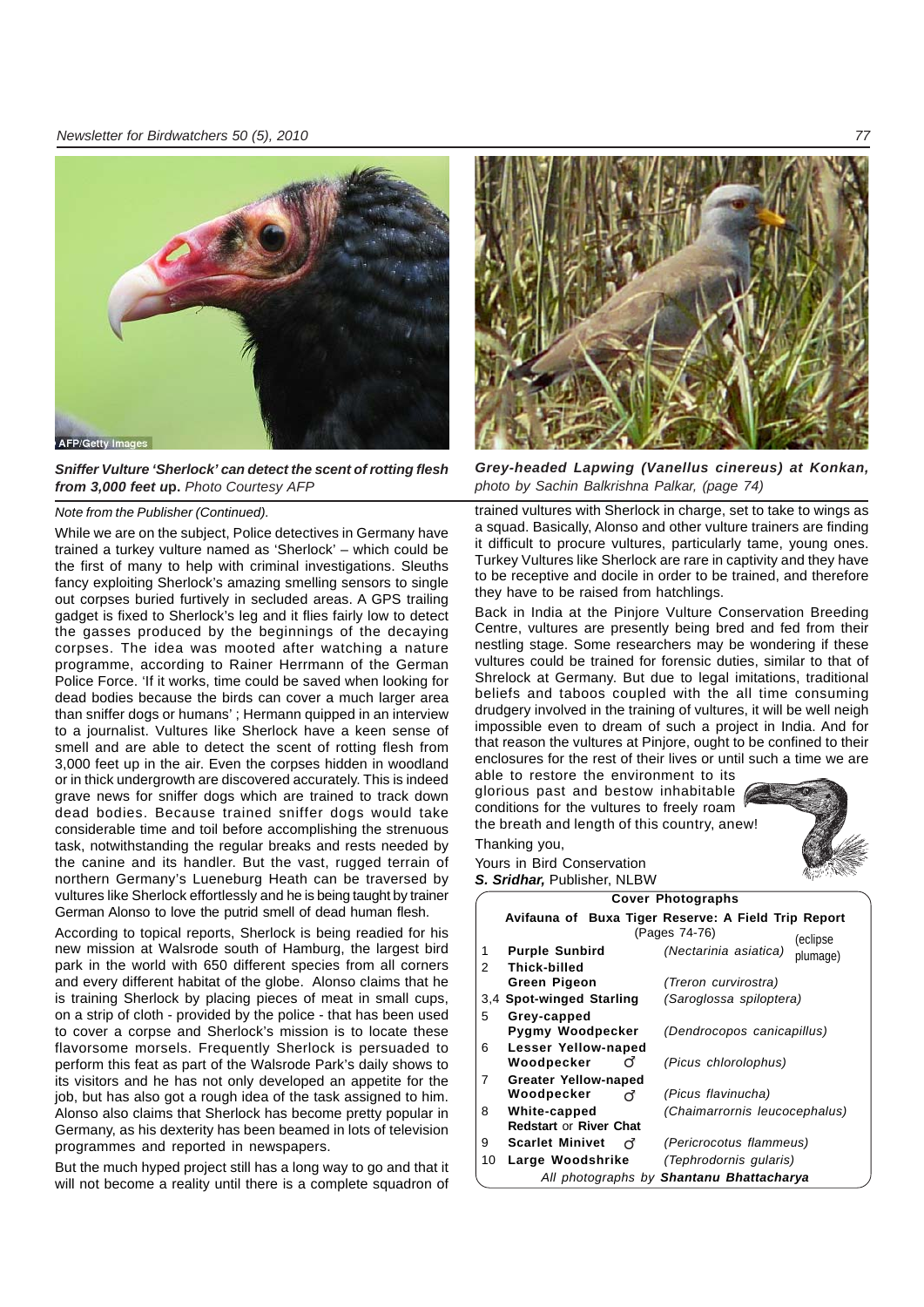